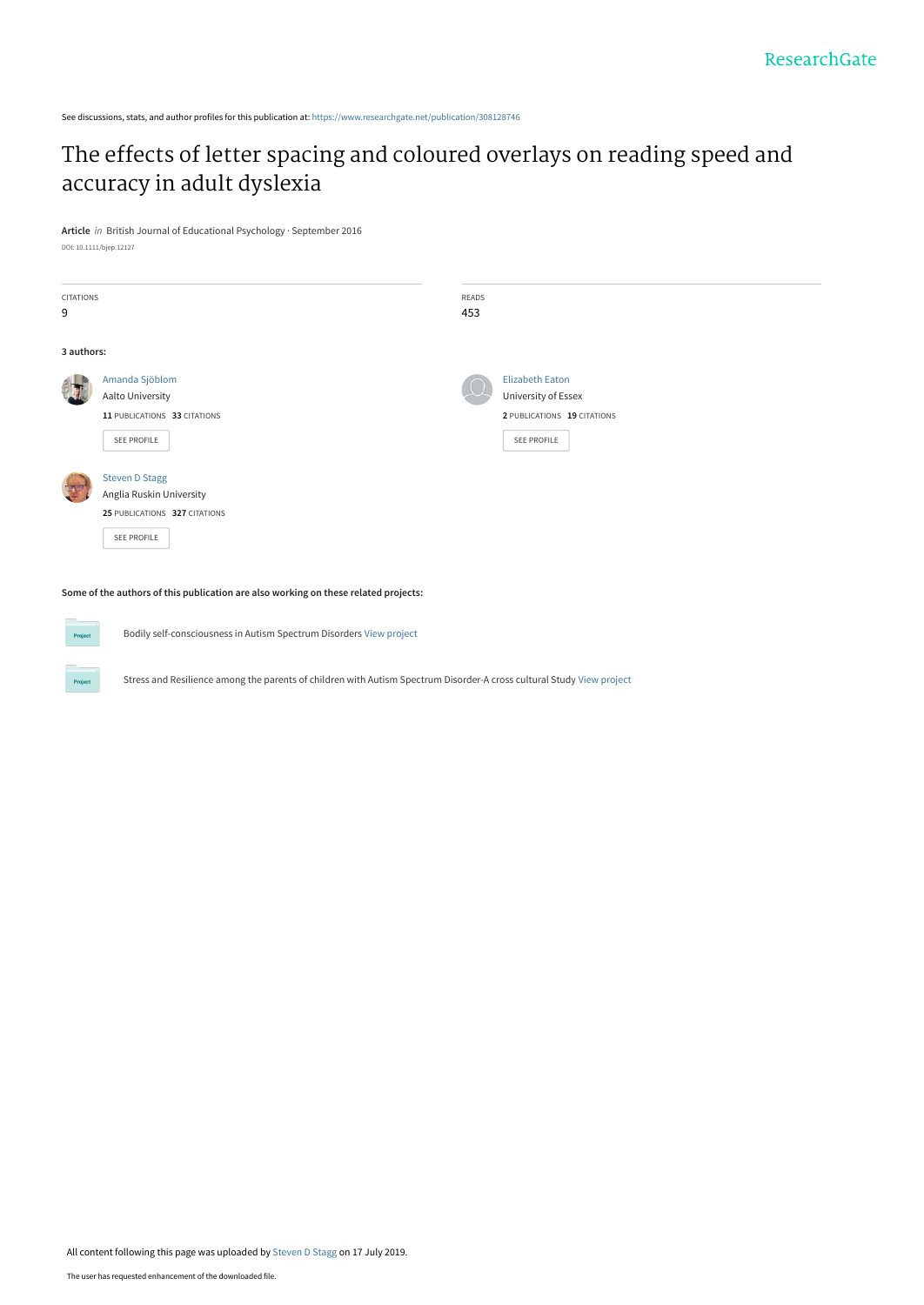

The British Psychological Society

www.wileyonlinelibrary.com

# The effects of letter spacing and coloured overlays on reading speed and accuracy in adult dyslexia

Amanda M. Sjoblom<sup>1,2\*</sup>, Elizabeth Eaton<sup>1</sup> and Steven D. Stagg<sup>1</sup>

1 Anglia Ruskin University, Cambridge, UK

 $^{2}$ Royal Holloway, University of London, Egham, UK

Background. Zorzi et al. (2012, Proc. Natl. Acad. Sci. U.S.A., 109, 11455) found evidence that extra-large letter spacing aids children with dyslexia, but the evidence for the coloured overlays is contradictory (e.g., Henderson et al., 2013, J. Res. Special Educ. Needs, 13, 57; Wilkins, 2002, Ophthalmic Physiol. Opt., 22, 448), and possible combined advantages have not been identified.

Aims. To investigate whether extra-large letter spacing or coloured overlays can alleviate reading problems in dyslexic adults.

Sample. The participants were 24 dyslexic and 24 non-dyslexic university students, matched for age and fluid intelligence.

Methods. The reading speed and the errors made by a dyslexic and a control group were measured in four conditions: with and without coloured overlays and with normally and largely spaced texts.

Results. Large letter spacing improves the reading speed in general, as well as improves the reading accuracy in dyslexic readers.

Conclusions. The results support the positive effect of letter spacing on reading performance.

In the DSM-V (American Psychiatric Association, 2013), dyslexia has now been grouped under specific learning disorders. The specifier dyslexia indicates that the person gave a consistently poor performance particularly in the tests measuring linguistic abilities, but not in the tests of other academic abilities (American Psychiatric Association, 2013). Potential remediation programmes for developmental dyslexia have received an increasing amount of attention in recent research (Tallal, 2004). Some researchers (e.g., Zorzi *et al.*, 2012) have argued that most of these training programmes have focused on too small aspects of the problems people with dyslexia face, such as phonological skills, as well as taking too much time and effort to have any alleviating effects. Two options, coloured overlays and extra-large letter spacing, have been proposed that could immediately ease some of the reading problems of people with dyslexia, but the evidence for their effectiveness is limited and at points contradictory.

Some specific aspects of reading materials have been suggested to be more difficult for people with dyslexia, and these aspects should present a major focal point when designing the remediation programmes for dyslexia. These aspects include word length

<sup>\*</sup>Correspondence should be addressed to Amanda M. Sjoblom, Department of Psychology, Royal Holloway University of London, Egham, Surrey TW20 0EX, UK (email: Amanda.Sjoblom.2015@live.rhul.ac.uk).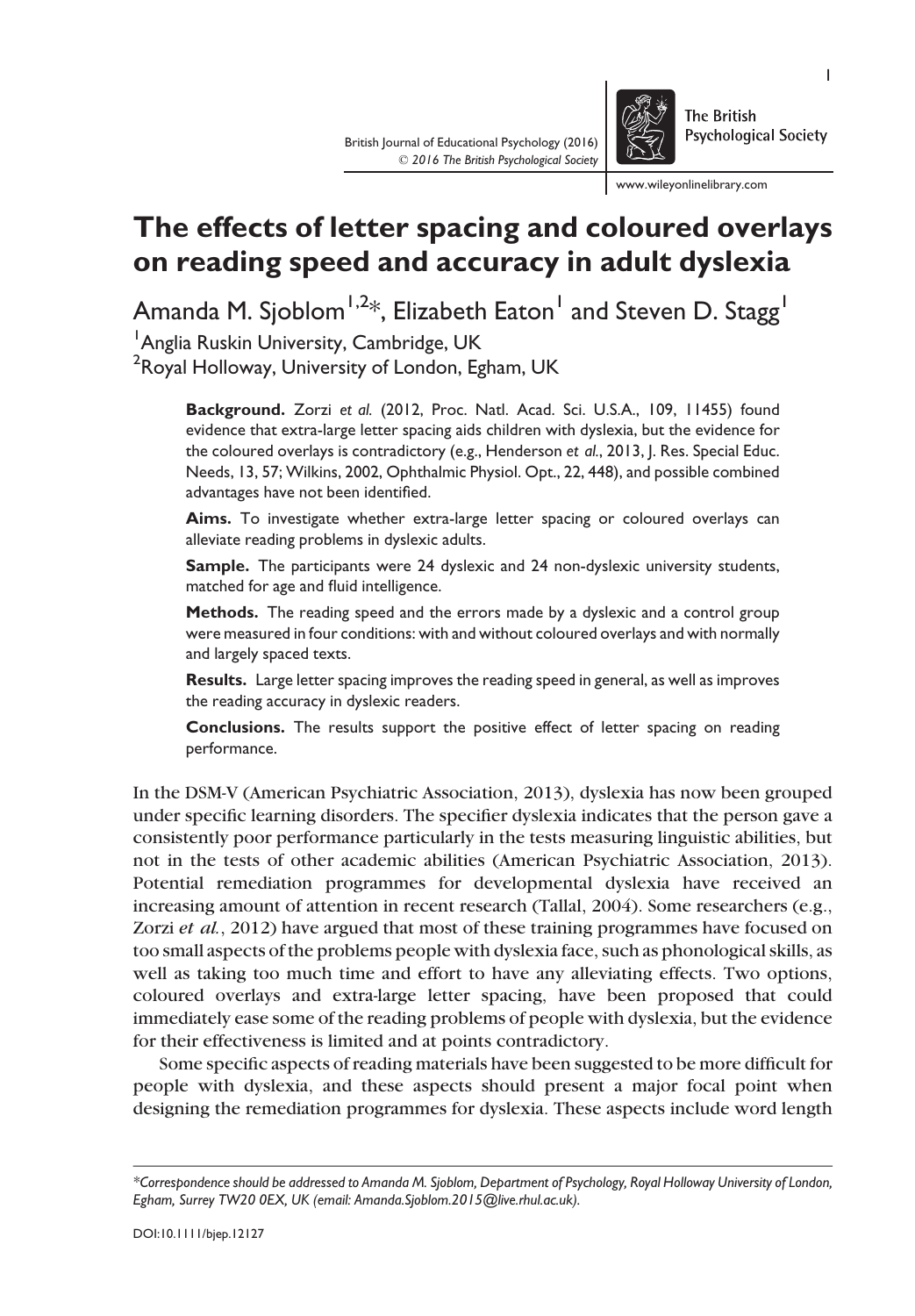(Zoccolotti et al., 2005) and frequency (Hyönä & Olson, 1995), font size (O'Brien, Mansfield, & Legge, 2005), letter distortions (Stein & Walsh, 1997), crowding (Martelli, Di Filippo, Spinelli, & Zoccolotti, 2009), and contrast of the reading material (Wilkins, 2002).

O'Brien et al. (2005) found evidence that people with dyslexia have a larger critical font size, the font size at which they have their fastest reading speed, than people without dyslexia. The larger print size could be helpful because it might make the letters clearer to perceive and provoke less visual stress, which readers with dyslexia have been proposed to suffer from (Wilkins, 2002). However, O'Brien *et al.*'s study did not account for the fact that as the print size is increased, the distance between the letters also increases, which could have accounted for at least some of the effect as demonstrated in the study by Martelli et al. (2009).

People with dyslexia have also been proposed to suffer from various distortions of the letters they read, such as crowding, blurring, letter reversal, and superimposition, which make reading more difficult (Stein & Walsh, 1997). Martelli et al. (2009) tested the crowding effects, the effects of the flanking letters, the letters on either side of the target, on the recognition of the target letter with dyslexic and non-dyslexic children. They reported that children with dyslexia were impaired on word recognition, but not on single-letter recognition tasks compared to the controls. The study found evidence that the dyslexic readers had a larger critical spacing; they needed a larger distance between letters in order to identify the target letters that had flanker letters (Martelli et al., 2009). The flanker letters interfered with the recognition of the target when they are closer to the target than the critical spacing distance. These findings demonstrated that crowding is likely to be at least one of the problems that impair reading in dyslexia, which suggests that reducing the effect of crowding could alleviate some of the reading problems of people with dyslexia.

Eye movement studies in dyslexia (e.g., De Luca, Borrelli, Judica, Spinelli, & Zoccolotti, 2002; Hyönä & Olson, 1995) have reported abnormal eye movements during reading in dyslexic samples, such as differences in the saccadic eye movements. These abnormalities could be related to the effects of the text distortions. Eye tracking methods investigating the eye movement patterns during reading have also supported the argument that crowding impairs the performance of people with dyslexia and that people with dyslexia are affected on a wider visual span, the negative effects extending to para-foveal vision in dyslexic people, but not in normal readers (Moll & Jones, 2013). These results support that at least some of the dyslexic readers' problems could be caused by the crowding effect, suggesting that alleviating them could help people with dyslexia read better.

Most of the above-mentioned studies suggest that the difficulties in dyslexia are due to some aspect of the reading material, such as spacing or print size, having a negative effect on readers with dyslexia. Some have also suggested that the reading difficulties in dyslexia could be at least partially due to a stronger effect of the contrast between the text and its background on people with dyslexia (e.g., Wilkins, 2002), but the evidence is mixed. O'Brien, Mansfield, and Legge (2000) found contradicting evidence when comparing the reading speed of children with dyslexia and adults with age-matched control, and found no differences in the effects of contrast on continuous text at several font sizes. The hypothesis that readers with dyslexia could be differently affected by the contrast of the reading material could be linked with the visual stress theories (O'Brien et al., 2000). Both people with dyslexia and some people without dyslexia have been proposed to suffer from visual stress, a condition in which, according to some theories, the person experiences discomfort, tiring, or visual distortions during reading, which affects reading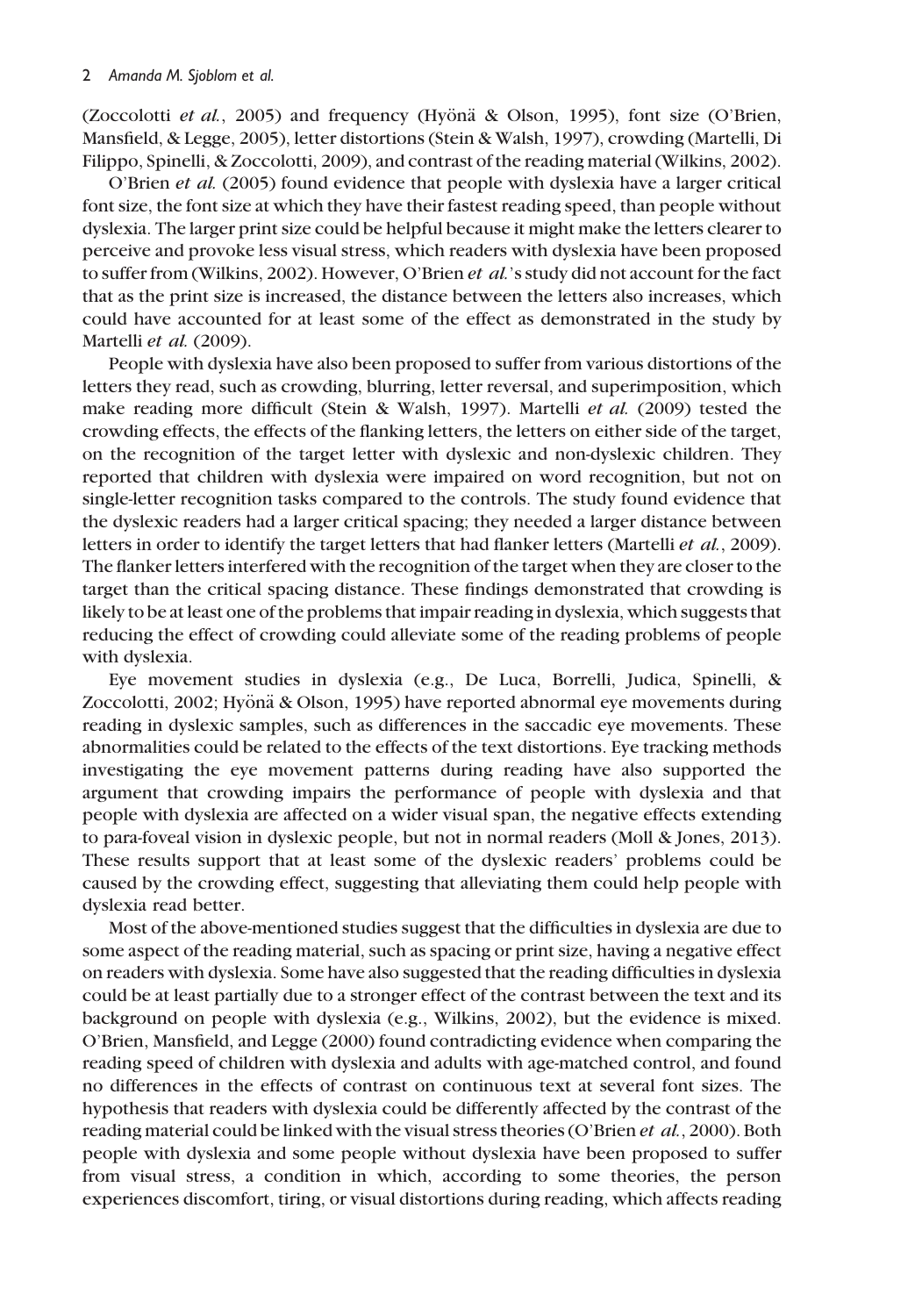negatively. There is contradictory evidence of people with dyslexia suffering from visual stress (e.g., Singleton & Trotter, 2005) and whether it is more common in people with dyslexia than in people without (e.g., Wilkins, 2002).

Two possible reading aids have aimed to target these proposed problems arising from the reading material, which could be useful for adults with dyslexia in alleviating some of the associated reading difficulties. Coloured overlays (e.g., Wilkins, 2002) and extra-large letter spacing (Zorzi et al., 2012) focus on the actual reading performance of people with dyslexia and are intended to make the reading material easier for readers with dyslexia. Unlike lengthy and complex remediation programmes, these reading aids do not require any training time, but could have an instant relieving effect on the reading difficulties of people with dyslexia.

Coloured overlays were created to alleviate the visual stress (Wilkins, 2002). They are coloured sheets of plastic placed on top of the reading material (Wilkins & Lewis, 1999). Coloured overlays have been widely distributed to children and adults with dyslexia, but they have remained controversial form of treatment, as the evidence for their effectiveness is unclear (Henderson, Tsogka, & Snowling, 2013). Some studies have suggested that coloured overlays lessen the visual stress by reducing the contrast of the material (e.g., Singleton & Trotter, 2005;Wilkins, 2002), but the evidence from research in this area is contradictory. Singleton and Trotter (2005) reported that dyslexic people with high visual stress scores benefited from using a coloured overlay. Henderson et al. (2013) found no significant gains for the reading speed or reading comprehension of when using coloured overlays. Coloured overlays have also been found to be effective for other groups experiencing atypical development. For example, evidence supports that the reading speed of children with autism is significantly improved with the use of coloured overlays (Ludlow, Wilkins, & Heaton, 2006).

Another form of manipulation proposed to alleviate the reading problems is extralarge letter spacing. Zorzi et al. (2012) experimented with the effects of crowding by using reading material that was normally spaced and material with extra-large letter spacing. The extra-large letter spacing was created by increasing the spacing between the letters in the text by 2.5pt (roughly 0.88 mm), which also increases the spacing between the words (Zorzi et al., 2012). Italian and French dyslexic children read short unrelated sentences that were either normally spaced or had extra-large letter spacing (Zorzi et al., 2012). The children made significantly fewer errors on the largely spaced text than on the normally spaced text, and read faster (Zorzi et al., 2012). Control participants who were matched to the children with dyslexia on reading level were not significantly affected by the spacing (Zorzi et  $al$ , 2012), which suggests that the crowding effect could be an underlying deficit that affects reading in dyslexia. Perea, Panadero, Moret-Tatay, and Gómez (2012) found similar results when testing skilled readers, young readers, and children with dyslexia. Widened letter spacing produced faster word recognition times in all groups, but the dyslexic group had the largest benefit from the extra-large spacing (Perea et al., 2012). In continuous reading, the children with dyslexia also had significantly faster reading times and increased comprehension scores, while the other groups did not (Perea *et al.*, 2012). These results support that widened spacing between letters could be an effective remediation form for children with dyslexia, and suggest that their effectiveness for adults with dyslexia should be investigated.

Unlike most remediation programmes, the coloured overlays and the extra-large letter spacing seem more plausible methods for helping adults with dyslexia, as they have the potential to be relatively easy to implement and use. The experiment reported in this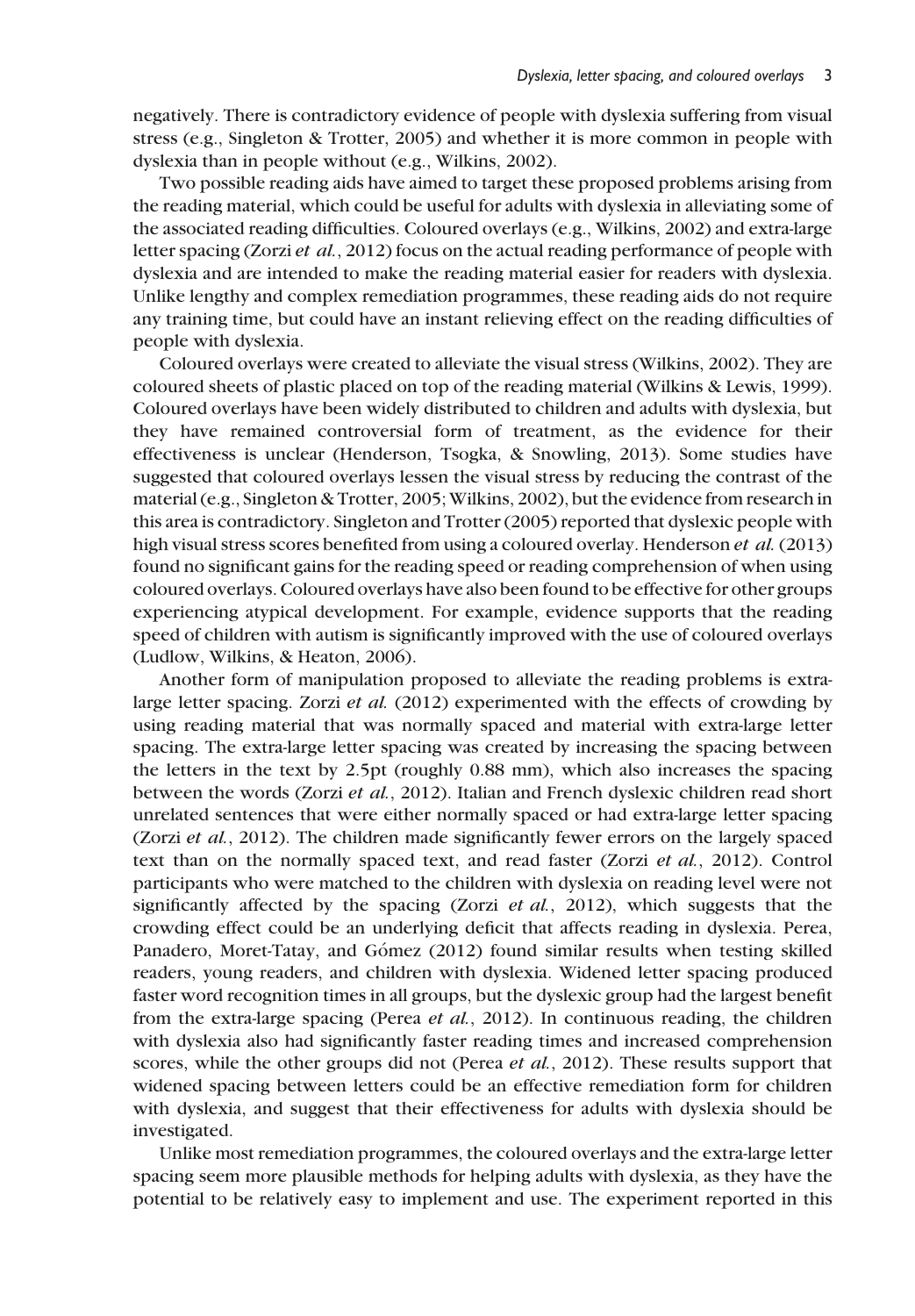study was conducted to investigate and compare how effectively the two manipulations to the reading material, the coloured overlays and the extra-large letter spacing, could alleviate the reading difficulties in adults with dyslexia. The effects of the manipulations on reading speed and the amount of reading errors were measured in a task in which the participants read out loud short continuous texts. The aim of the study was to investigate whether the increased letter spacing has a similar alleviating effect for adult English speakers with dyslexia as it had for the French and Italian children in the study by Zorzi et al. (2012), and whether coloured overlays could also have a positive effect for this group, as some research suggests that they have affected the reading difficulties in children (Wilkins, 2002). Adult English speakers with dyslexia have not yet been tested with extra-large letter spacing, and the evidence of the effectiveness of coloured overlays for them has been contradictory (e.g., Singleton & Trotter, 2005). This study also aimed to find evidence whether the combination of the two aids could be more effective than a single method, which has not been tested before.

Given the findings of previous studies, we hypothesized that coloured overlays would improve the reading speed and lessen the amount of errors made by adult readers with dyslexia, as it has done with children with dyslexia (Wilkins, 2002). The second hypothesis was that the extra-large letter spacing would have a similar improving effect on the adult participants with dyslexia, as it was shown to do with children with dyslexia (Zorzi et al., 2012). The combination of the two manipulations was hypothesized to have a similar or potentially stronger effect on participants with dyslexia than either manipulation alone, as they could be affecting different aspects of the reading problems, spacing lessening the effects of crowding (Zorzi *et al.*, 2012), and coloured overlays lessening the effects of visual stress and contrast (Wilkins, 2002).

# Method

## **Participants**

Forty-eight native English speakers with normal or corrected to normal vision took part in the study. The dyslexic group was made up of 24 participants (13 males), all with a diagnosis of dyslexia from a trained professional. The comparison group consisted of 24 (6 males) non-dyslexic participants. The groups were matched for chronological age and IQ. The participants' ages and their scores on the Cattell's Culture Fair Intelligence Test are presented in Table 1. There were no significant differences in age,  $t(46) = 0.082$ ,  $p = .935$ , or scores on the Cattell's Culture Fair Intelligence Test,  $t(46) = -0.82$ ,  $p = .416$ , between the groups. While the effect size is difficult to calculate for this study, previous research has reported the large effect sizes for reading improvement in dyslexic samples when using coloured overlays (e.g., Perea et al., 2012;  $d$  between 1.06 and 1.60). Given

Table 1. Participants' ages and Cattell's scores by groups

| Group    |           | Age (year) | Cattell's score |       |      |
|----------|-----------|------------|-----------------|-------|------|
|          | Range     | Mean       | SD              | Mean  | SD   |
| Dyslexia | $19 - 39$ | 22.58      | 4.13            | 35.88 | 4.44 |
| Control  | $18 - 47$ | 22.71      | 6.24            | 34.83 | 4.36 |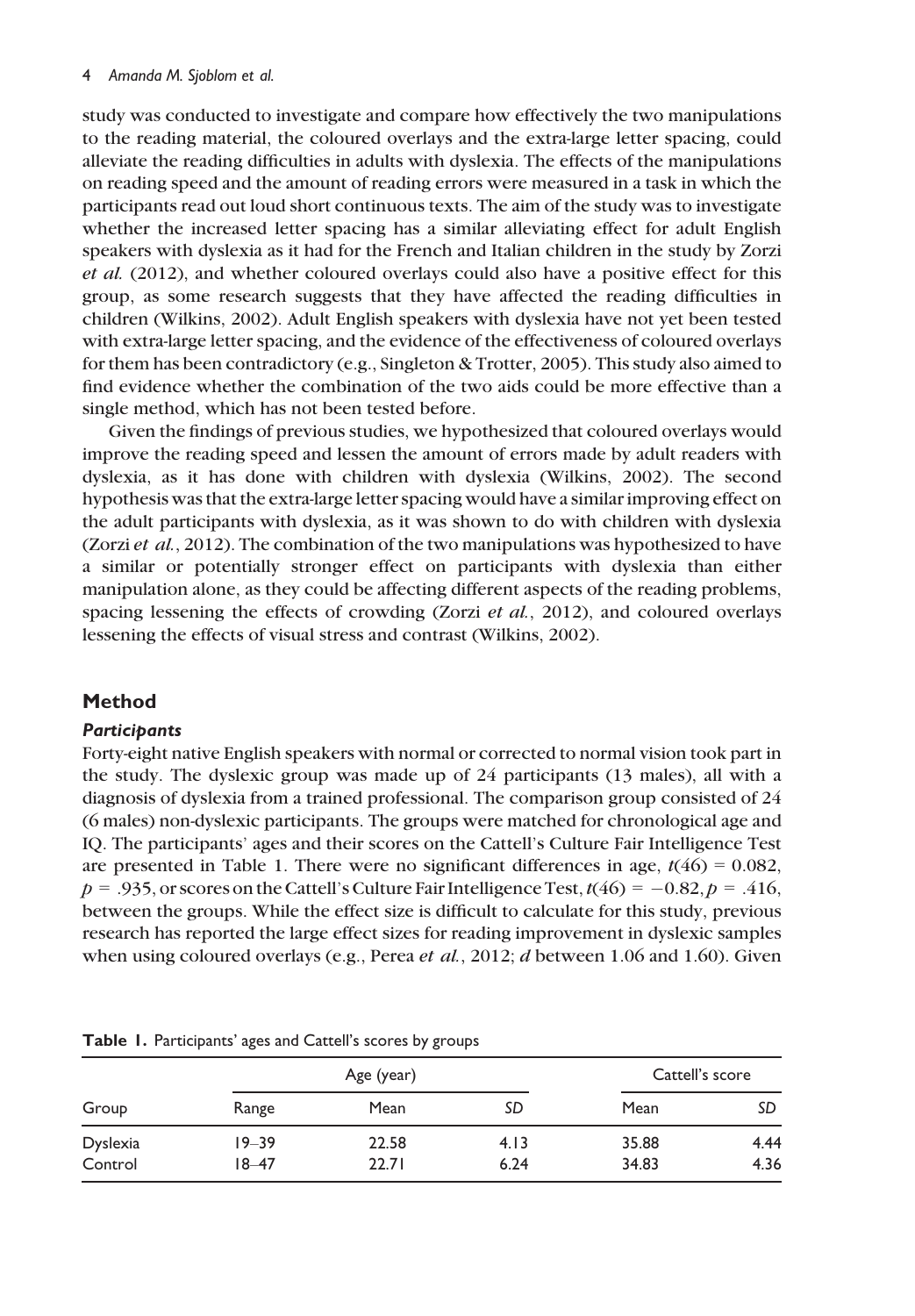the more conservative estimate of  $d = 1$ , our study achieved a notional power of 93%  $(\alpha = .05,$  two-tailed).

#### Design

Reading times (syllables per minute) and the number of reading errors (mispronunciation, omission, substitution, and additions, errors per 100 syllables) were measured for four conditions (normally spaced text without an overlay, normally spaced text with an overlay, largely spaced text without an overlay, and largely spaced text with an overlay) presented in a controlled randomized order, using a mixed design with all the participants in the two groups (dyslexic and normal readers) completing all conditions.

#### Apparatus/Materials

The reading materials were adapted from continuous reading sections of the York Adult Assessment (Hatcher & Snowling, 2002) and the York Adult Assessment Battery-Revised (Warmington, Stothard, & Snowling, 2012). The York Adult Assessment and the York Adult Assessment Battery-Revised are standardized assessment tools for dyslexia in adults, with experimental evidence supporting their reliability and validity (Warmington, Stothard, & Snowling, 2013). The two original texts from the tests were broken up roughly in half in order to make four texts that were used in the different conditions. The size and the typeface of the original texts were retained, Calibri and Arial, respectively, both in size of 11.5pt, which remained unchanged in all conditions.

The spacing of the text was manipulated according to the conditions. Participants were presented with two normally spaced texts  $(\sim 1 \text{ mm})$  with the original line spacing  $(\sim)4$  mm), and two texts in which the letter spacing was increased by 2.5pt  $(\sim)2$  mm). In accordance with the Zorzi et al.'s (2012) protocol, in the 2.5-pt spaced condition, the line spacing was increased to 2 (double the regular spacing, ~8 mm) in order to maintain the overall look of the text. Each text was presented on a separate piece of white A4 paper, using black text. A4-sized coloured overlays from Crossbow Education were used in two of the four conditions. The participants chose one of the ten provided colours – yellow, orange, magenta, pink, purple, sky blue, aqua blue, grass green, jade green, and celery green – and either the matte or gloss side. The participants chose the colour of the overlay they wished to use by trying them on unrelated piece of text on a white paper, as instructed by the producer of the overlays in order for users to find the most suitable colour (Coloured overlays, dyslexia, and visual stress, n.d.), and as evidence suggests this to be a reliable way of assigning the colour for the participant that would produce the largest benefit (Waldie & Wilkins, 2004; Wilkins, 2002).

An Olympus digital voice recorder was used to record the participants' reading. The reading speed and the errors were taken from the recording, and the speed timed from when the participant began reading out loud to when they finished the section.

Cattell's Culture Fair Intelligence Test (Cattell & Cattell, 1957) was used to measure the fluid intelligence, to ensure that the groups were matched for IQ. The test is a non-verbal test of fluid intelligence (Cattell & Cattell, 1961). The test has high concept validity, criterion validity, and reliability, with high consistency over the items and parts and over time (Cattell & Cattell, 1961). A demographic questionnaire was created to attain the participants' age, gender, dyslexia status, native language, and whether they have used coloured overlays before.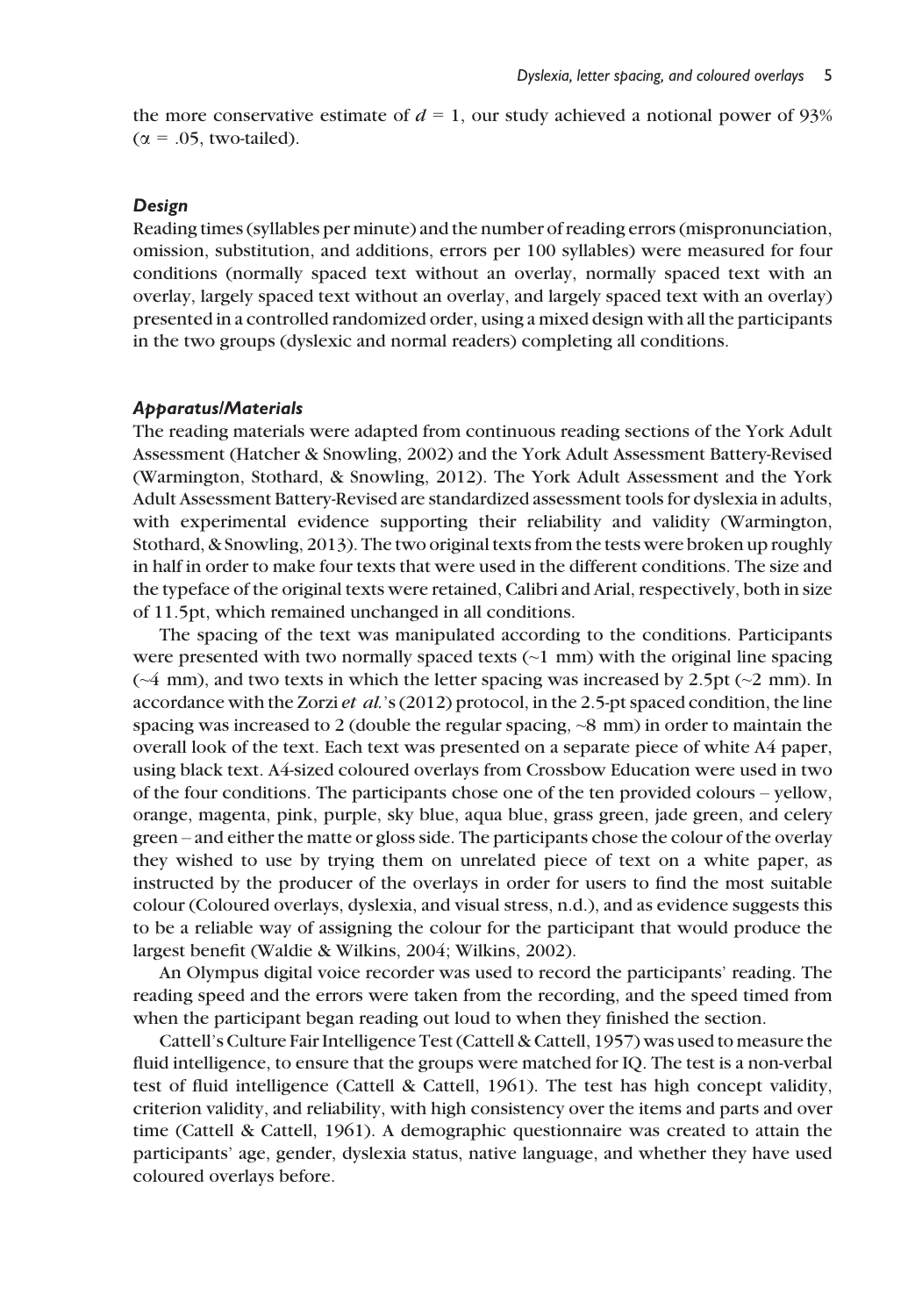# Procedure

Participants were seated at a comfortable reading distance from a desk in a well-lit room. Before beginning the study, a short demographic questionnaire was completed by the participants. The participants with dyslexia also presented a copy of their dyslexia diagnosis report. The participants completed the Cattell's Culture Fair Form A, which was conducted according to the instruction manual. The participants were then instructed to test the ten coloured overlays on an unrelated text and to choose the colour and the side they found preferable. On completion, the participants commenced the experimental task. The four reading conditions were presented in a controlled randomized order, and the order in which each of the four conditions was presented to every participant was assigned by chance in a manner which avoided all participants seeing the same combinations in the same order. The four texts were also randomized across which condition they were used for in a way that avoided a single condition being paired up with the same text more times than with other possible texts, in order to avoid measuring the effects of the texts rather than the conditions. For each condition, the text and the coloured overlay (when appropriate) were placed in front of the participant and covered with a white sheet of paper. The participants were instructed to uncover the text and to immediately start reading it out loud at a comfortable speed while they were being recorded. The recording was used to attain the participants' reading time and the amount of errors (mispronunciation, omission, substitution, and additions) they made. After the participants had completed all of the four conditions, they were debriefed; it was made sure that all the questions they might have of the experiment were answered, and it was ensured that they were still happy for their data to be used.

# Results

As the reading materials were of unequal lengths, for the purpose of the analyses the reading speed is reported in syllables per minute and the amount of errors is reported in errors per 100 syllables. The primary reading assessment was conducted blind, and to ensure the reliability of performance rating, a second rater, unaware of the manipulations or the purpose of the study, rated all the performances. The average error ratings of the two raters were significantly correlated ( $r = .77$ ,  $p < .001$ ). The gender balance between the groups was significantly different from the balanced expected by random chance  $(\chi^2)$  $(1, N = 48) = 4.27, p < .039$ ; however, independent *t*-tests revealed no significant differences between genders on any measures.

## Reading speed

 $A$  2  $\times$  2  $\times$  2 mixed factorial ANOVA was used to analyse the reading speed data (syllables per minute), with groups having two levels (dyslexic and control), spacing of text having two levels (normal spacing and large spacing), and coloured overlays having two levels (text with an overlay and text without an overlay). The reading speeds and standard deviations are reported in Table 2. There were no significant interactions, for groups and spacing  $F(1,46) = 1.46$ ,  $p = .233$ ,  $\eta^2 = .031$ ; for groups and coloured overlays  $F(1,46) = 0.136$ ,  $p = .714$ ,  $\eta^2 = .003$ ; for spacing and coloured overlays F  $(1,46) = 0.229$ ,  $p = .634$ ,  $\eta^2 = .005$ ; and for groups, spacing, and coloured overlays  $F(1,46) = 1.246$ ,  $p = .27$ ,  $\eta^2 = .026$ . As there were no significant interactions, the main effects were investigated. The spacing of the text had a significant effect on reading speed,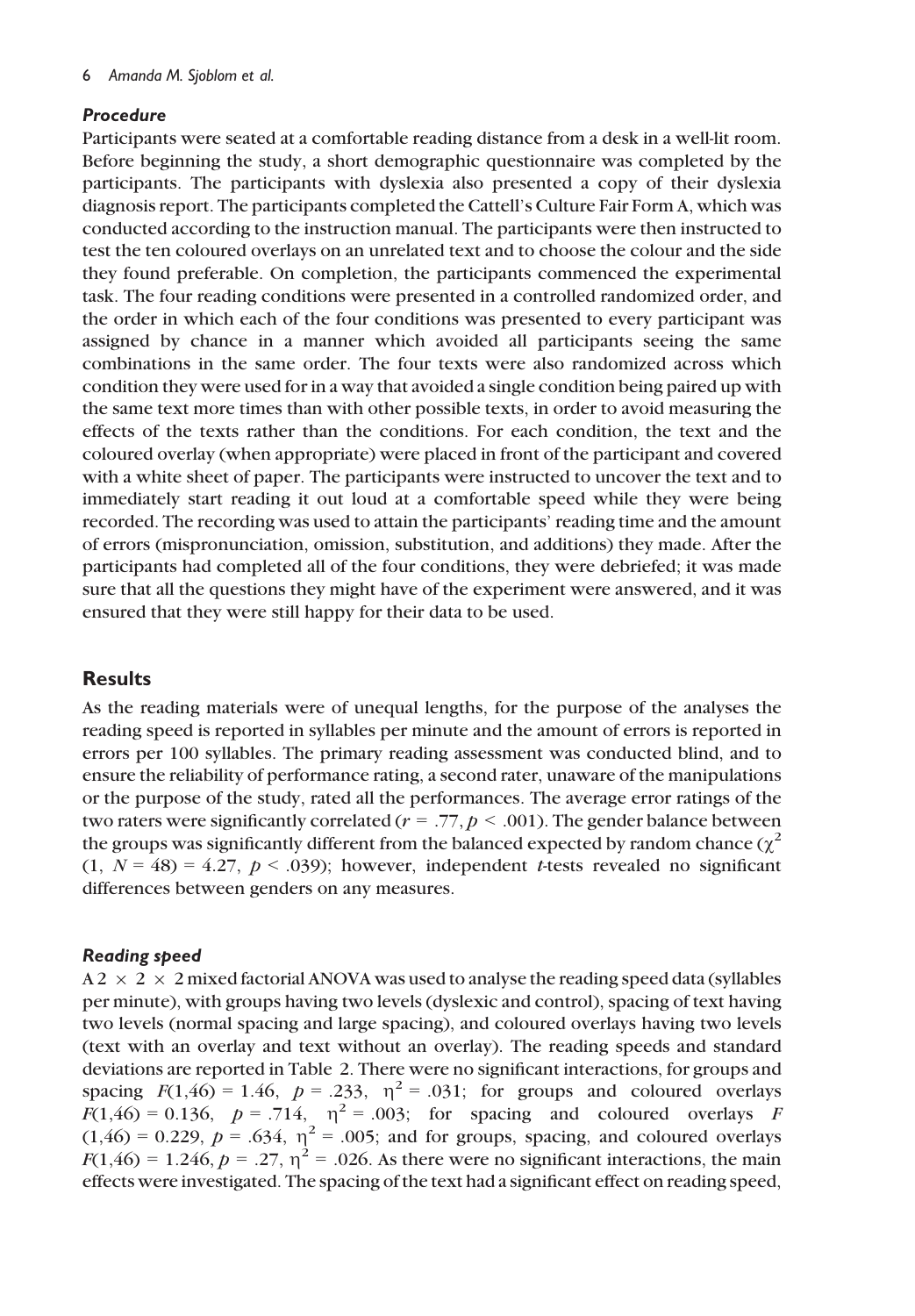|          | Small spacing, |       | Large spacing, |      | Small spacing, |      | Large spacing, |       |
|----------|----------------|-------|----------------|------|----------------|------|----------------|-------|
|          | no overlay     |       | no overlay     |      | with overlay   |      | with overlay   |       |
|          | Mean           | SD    | Mean           | SD   | Mean           | SD   | Mean           | SD    |
| Control  | 260.2          | 3 I.I | 264.7          | 31.8 | 266.4          | 35.6 | 267.5          | 36. I |
| Dyslexia | 214.0          | 41.1  | 219.6          | 38.1 | 216.7          | 37.3 | 230.5          | 39.9  |

Table 2. Reading speeds (syllables/minute) by Groups

 $F(1,46) = 4.745$ ,  $p = .035$ ,  $p^2 = .094$  (with faster reading with large spacing (245.6,  $SE = 4.8$ ) than with small spacing (239.32,  $SE = 4.9$ )), but the coloured overlays did not  $F(1,46) = 3.354, p = .074, \eta^2 = .068$ . The group had a significant effect on reading speed, with non-dyslexic participants reading faster (264.7,  $SE = 6.6$ ) than dyslexic participants, 220.2,  $SE = 6.6$ ;  $F(1,46) = 22.785$ ,  $p < .001$ ,  $\eta^2 = .331$ . The data support the hypothesis that an increased spacing positively affects the reading speed, although possibly not exclusively in dyslexics. The hypothesis that coloured overlays would aid the reading speed was not supported, although it is noted that the results were not far from being significant.

#### Reading accuracy

 $A2 \times 2 \times 2$  mixed factorial ANOVA was used to analyse the reading accuracy data (errors per 100 syllables), with groups having two levels (dyslexic and control), spacing of text having two levels (normal spacing and large spacing), and coloured overlays having two levels (text with an overlay and text without an overlay). The reading errors and the standard deviations are reported in Table 3. There was a significant interaction between groups and spacing  $F(1,46) = 13.643$ ,  $p = .001$ ,  $\eta^2 = .229$ . There were no significant interactions between groups and coloured overlays,  $F(1,46) = 0.277$ ,  $p = .601$ ,  $\eta^2$  = .006; spacing and coloured overlays,  $F(1,46) = 0.484$ ,  $p = .49$ ,  $\eta^2 = .010$ ; or groups, spacing, and coloured overlays,  $F(1,46) = 0.575$ ,  $p = .452$ ,  $\eta^2 = .012$ . The interaction between groups and spacing is ordinal, with dyslexic participants making significantly less errors with largely spaced text  $(1.32, SE = 0.12)$  than with the normally spaced text, 1.97,  $SE = 0.17$ ,  $t(23) = -4.76$ ,  $p < .001$ ,  $d = 1.04$ , but for control participants there was no significant effect of spacing,  $t(23) = -0.314$ ,  $p = .756$ ,  $d = 0.22$ . The control participants were more accurate overall than the dyslexic participants, with non-dyslexic participants making significantly less errors (0.804,  $SE = 0.103$ ) than participants with dyslexia, 1.581,  $SE = 0.119$ ;  $F(1,46) = 33.138$ ,  $p < .001$ ,  $\eta^2 = .419$ . Overall, coloured overlays did not have a significant effect on reading accuracy,  $F(1,46) = 0.048$ ,  $p = .827$ ,  $\eta^2 = .001$ .

|                 | Small spacing,<br>no overlay |      | Large spacing,<br>no overlay |      | Small spacing,<br>with overlay |      | Large spacing,<br>with overlay |      |
|-----------------|------------------------------|------|------------------------------|------|--------------------------------|------|--------------------------------|------|
|                 | Mean                         | SD   | Mean                         | SD   | Mean                           | SD   | Mean                           | SD   |
| Control         | 0.77                         | 0.37 | 0.84                         | 0.41 | 0.92                           | 0.49 | 0.78                           | 0.47 |
| <b>Dyslexia</b> | 1.98                         | 0.97 | 1.32                         | 0.63 | 1.96                           | 1.01 | 1.31                           | 0.68 |

Table 3. Reading accuracy (errors/100 syllables) by Groups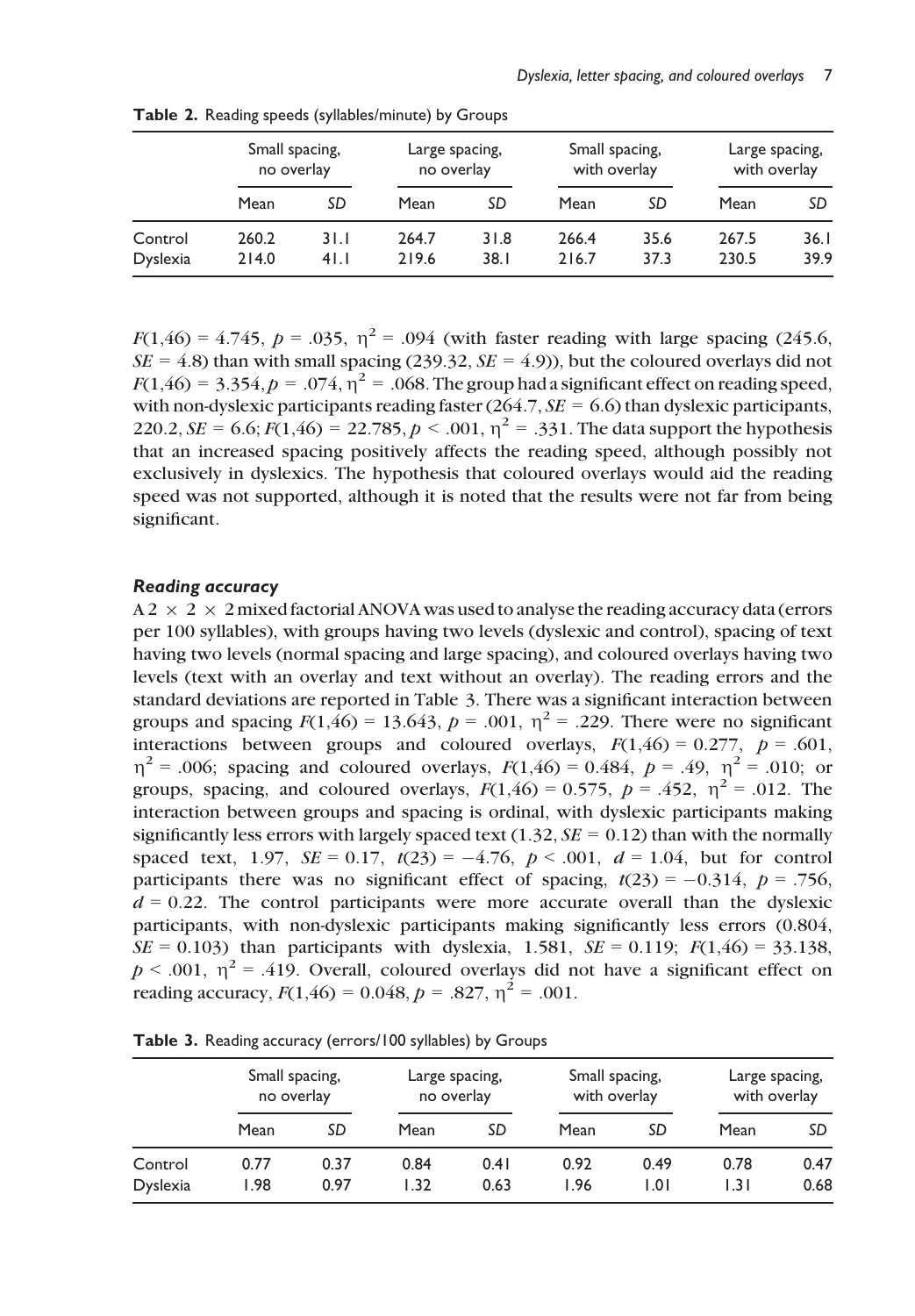# **Discussion**

We aimed to explore the potential benefits of reading material manipulations, particularly letter spacing and coloured overlays, for the speed and accuracy of reading, focusing on benefits for readers with dyslexia. The study demonstrated that improvements could be made to the reading speed and accuracy with relatively simple adaptations of text. In relation to the reading speed, the results demonstrated that letter spacing improves the reading speed in general but with no specific effect for dyslexic readers. Unlike past research, colour overlays did not increase the reading speed for dyslexic readers, but it is noted that the main effect of overlays for reading speed approached significance, and a failure to detect the effect may be due to a lack of statistical power. The results for reading accuracy demonstrated that letter spacing, and not coloured overlays, improved the accuracy. This effect was specific to the dyslexic group. Overall, the results suggest that for dyslexic reader, larger letter spacing increases the reading speed and that this is not to the determent of reading accuracy, which is also improved.

Our findings suggest that dyslexic students may benefit from a change in letter spacing to reading material. Previous research has demonstrated that crowding can produce reading difficulties in individuals with dyslexia (Martelli et al., 2009), and our results support this finding. Martelli *et al.* suggest that crowding can hamper the recognition of letters and may thus decrease the reading accuracy. Our study suggests that the impact of crowding on readers differs for dyslexic and non-dyslexic readers. Both groups benefited from letter spacing when the speed of reading is being measured, but letter spacing improved the reading accuracy only in the dyslexic group. We remain cautious about these findings due to small sample sizes; however, the difference in effect size between each group was of note. In the dyslexic group, the effect size related to accuracy was  $d = 1$ , whereas for the non-dyslexic group, it was  $d = 0.22$ . This is a notably large difference and suggests that particular difficulties in reading are being experienced by the dyslexic group.

The findings of our study add to a growing body of research (e.g., Perea *et al.*, 2012; Zorzi et al., 2012) that has reported the benefits of letter spacing for dyslexic readers. A strength of our study was that it used continuous text rather than unrelated sentences like many previous studies (e.g., Zorzi et al., 2012), as continuous text is more commonly faced in everyday life. This suggests that a reading advantage is still evident in dyslexic readers when spacing between letters is enlarged, even when material provides contextual cues to the reader making comprehension easier. As our results were, however, limited to sans serif typefaces, further investigation is required on whether added spacing would be effective with serif-type fonts as well.

In relation to coloured overlays, our findings did not support a specific dyslexic improvement. Reading speed was improved for both groups when using overlays, although these results missed statistical significance at the  $\alpha$  = .05 value. As such, our results contradict previous research that has found coloured overlays to be beneficial to dyslexic readers (e.g., Singleton & Trotter, 2005). Evidence for the benefit of coloured overlays is mixed with some researchers finding no benefit of using them (Henderson et al., 2013). Overlays may be more useful to individuals with dyslexia who experience particular visual stress such as the kind reported in Meares–Irlen syndrome. This may be why groups in which visual stress is commonly reported, such as autism spectrum disorder, show a benefit from coloured overlays (Ludlow et al., 2006). Although the results did not support the hypothesis for the effectiveness of the coloured overlays for reading accuracy, the effect size from the analysis on reading speed does suggest a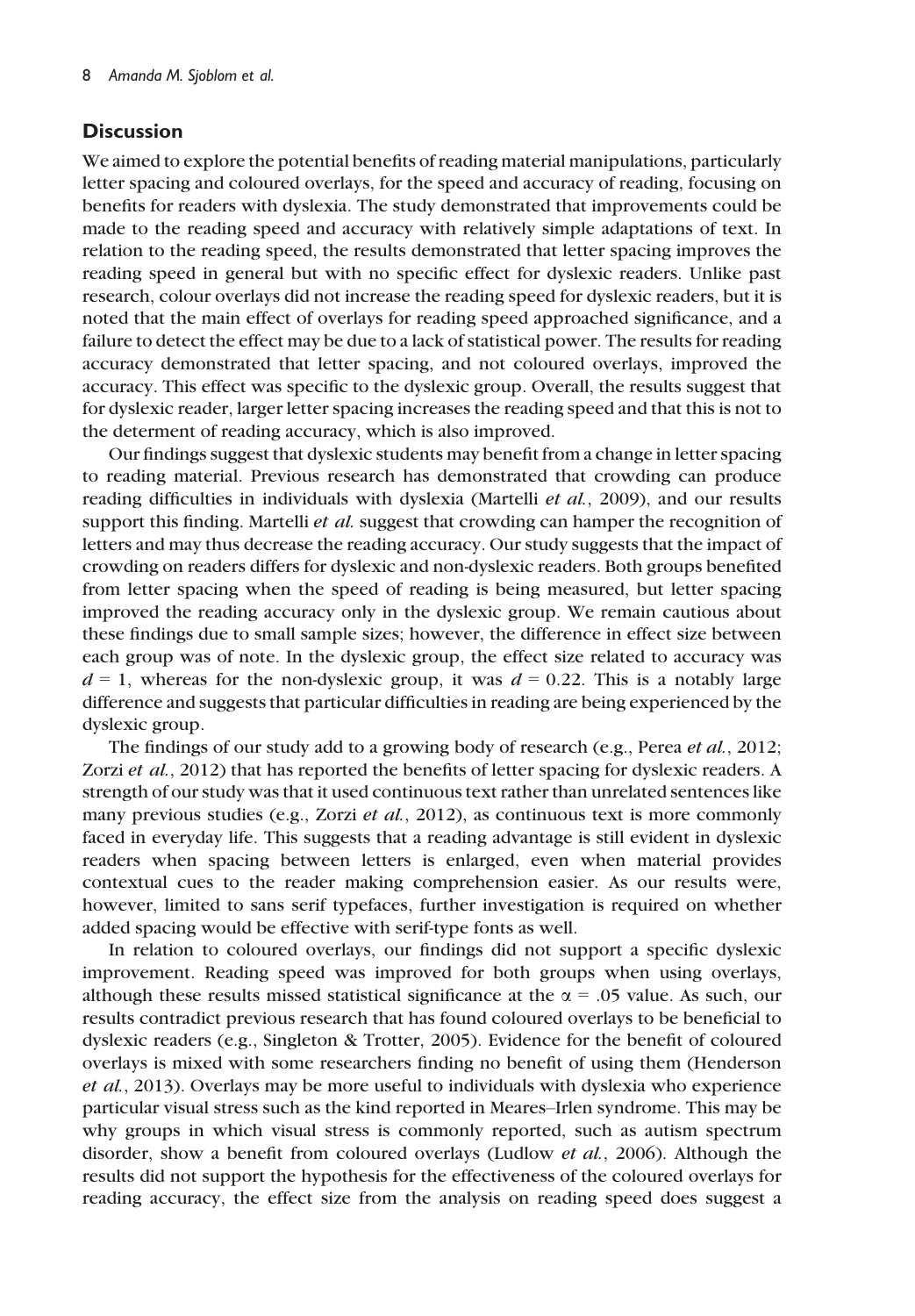potential, small beneficial effect of coloured overlays. The effect could likely have been significant with a larger sample size, and it could be associated with the relative shortness of the reading materials. The benefits from the coloured overlays may not emerge until longer reading periods which may cause tiring that the coloured overlays could alleviate. Longer reading periods should be investigated in the future research before these results are taken as evidence against the use of the coloured overlays.

Many of the dyslexic participants spontaneously mention during debriefing that they found the extra-large letter spacing, the coloured overlays, or the combination of the two very helpful in comparison with the other conditions. The non-dyslexic participants did not make any such comments. While this was not quantifiable data and was not measured in the experiment, the notion that the people with dyslexia felt that these manipulations were useful is an interesting point and should motivate further research. The manipulations were described, for example, to ease concentration on the material, to make the text easier to follow, to make the words less crowded or mixed up and other descriptions of easier reading.

With the promising results for reading speed and accuracy, an important question for future research is whether reading comprehension is affected by the manipulations, as it is perhaps more important than the speed and accuracy at which people can read out loud. Future research should also investigate whether these manipulations could aid reading from computer screen, as this seems to be coming more and more common. Another intriguing question is whether the extra-large letter spacing could be made into a form of treatment programme, perhaps by aiming to use the large spacing to aid people with dyslexia reach a higher reading level. In their current form, neither of the manipulations can correct the deficits in dyslexia, only act as a potentially external aid. Future research will need to investigate the optimal spacing of letters in text for individuals with dyslexia, and how such spacing may change the attentional focus of the reader.

## Acknowledgements

We thank Duru Gün $Q$  Ozkan and Ann-Kathrin Johnen for their assistance with the experiment.

## References

- American Psychiatric Association. (2013). Diagnostic and statistical manual of mental disorders (5th ed.). Washington, DC: Author.
- Cattell, R. B., & Cattell, A. K. S. (1957). Test of g: Culture fair (Scale 2, Form A). Champaign, IL: Institute for Personality and Ability Testing.
- Cattell, R. B., & Cattell, A. K. S. (1961). Measuring intelligence with the Culture-Fair tests: Manual for Scales 2 and 3. Champaign, IL: Institute for Personality and Ability Testing.
- Coloured Overlays, Dyslexia and Visual Stress (n.d.) Retrieved from http:// www.crossboweducation.com/articles/dyslexia-coloured-overlays-and-visual-stress
- De Luca, M., Borrelli, M., Judica, A., Spinelli, D., & Zoccolotti, P. (2002). Reading words and pseudowords: An eye movement study of developmental dyslexia. Brain and Language, 80, 617–626. doi:10.1006/brln.2001.2637
- Hatcher, J., & Snowling, M. J. (2002). The York adult assessment. York, UK: Centre for Reading and Language, University of York.
- Henderson, L. M., Tsogka, N., & Snowling, M. J. (2013). Questioning the benefits that coloured overlays can have for reading in students with and without dyslexia. Journal of Research in Special Educational Needs, 13(1), 57–65. doi:10.1111/j.1471-3802.2012.01237.x